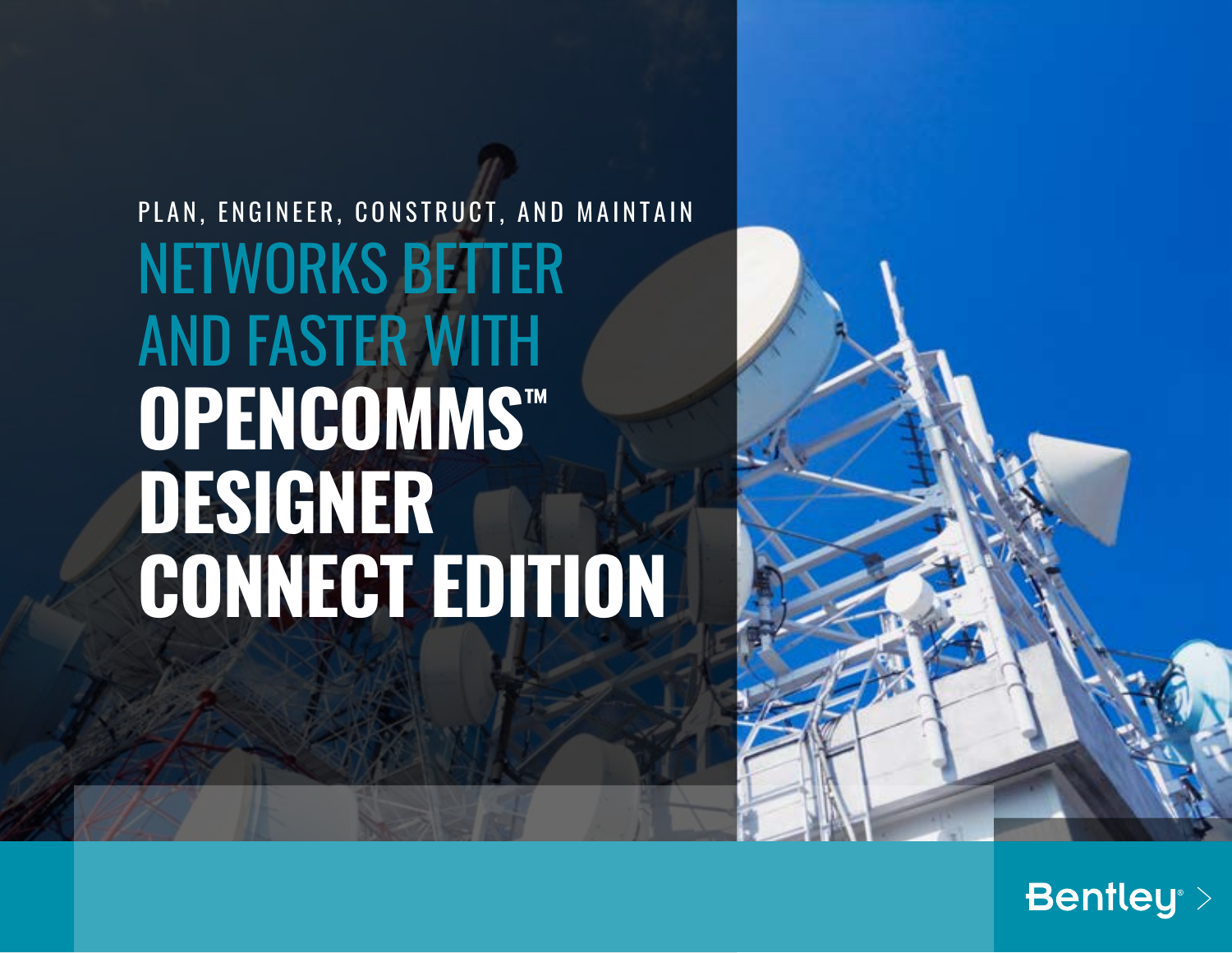## **NETWORK CHALLENGES**

Cable network operators and engineering firms supporting the networks require solutions to help **save time** during design and verification, **avoid disruptions,** and **enable access** and **open sharing** for **better collaboration.** 

Bentley's OpenComms Designer is an end-to-end solution that covers all aspects of design and information, network, and work management.

Leverage the seamless CAD and open GIS environment to optimize productivity and complete network designs faster.

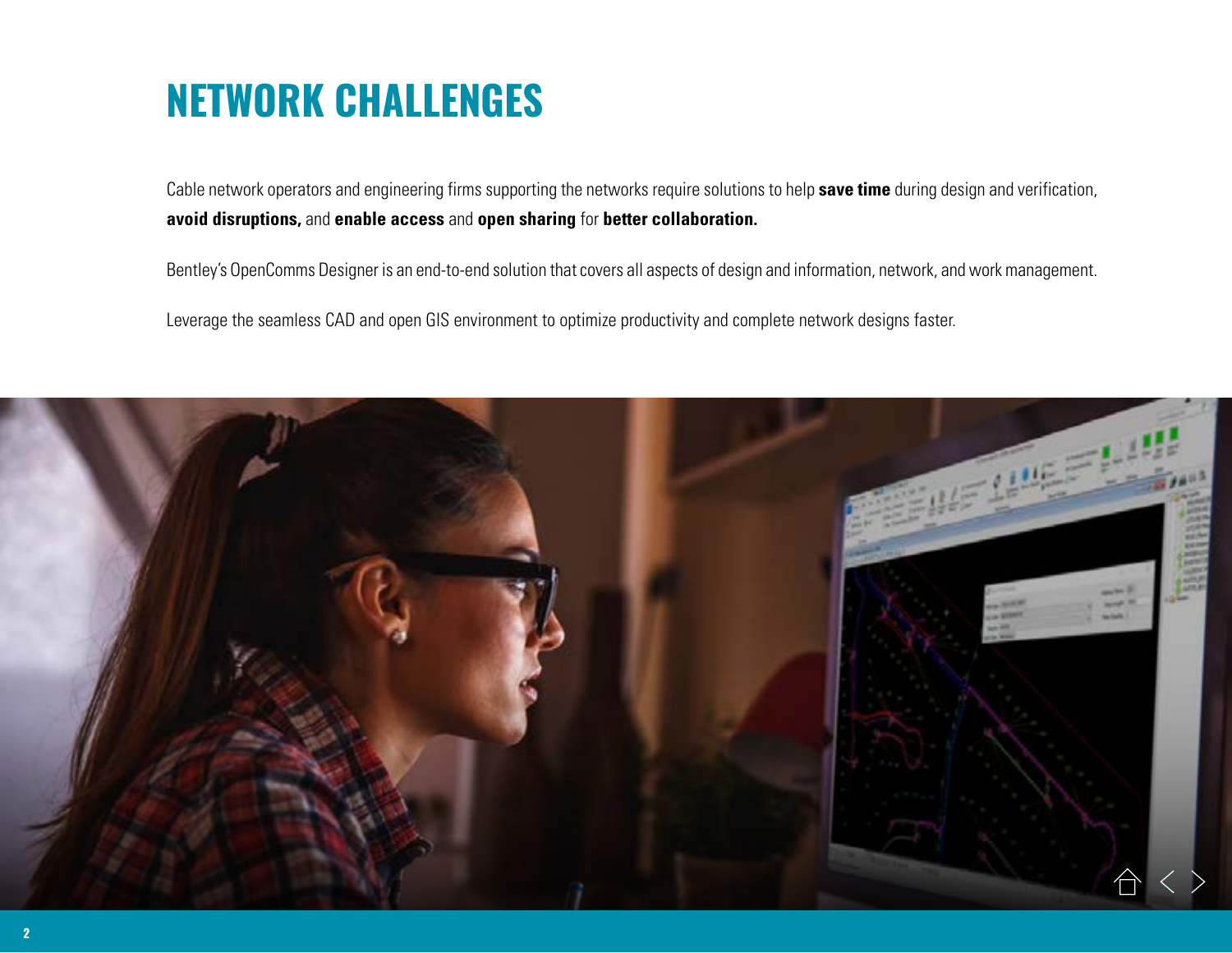# **FOUR GREAT PRODUCTS IN ONE SOLUTION**

### **Design Hybrid Fiber Coaxial (HFC) Networks Faster!**

Reduce costs and wasted time with an efficient and fully integrated solution for designing, documenting, and managing end-to-end HFC networks.

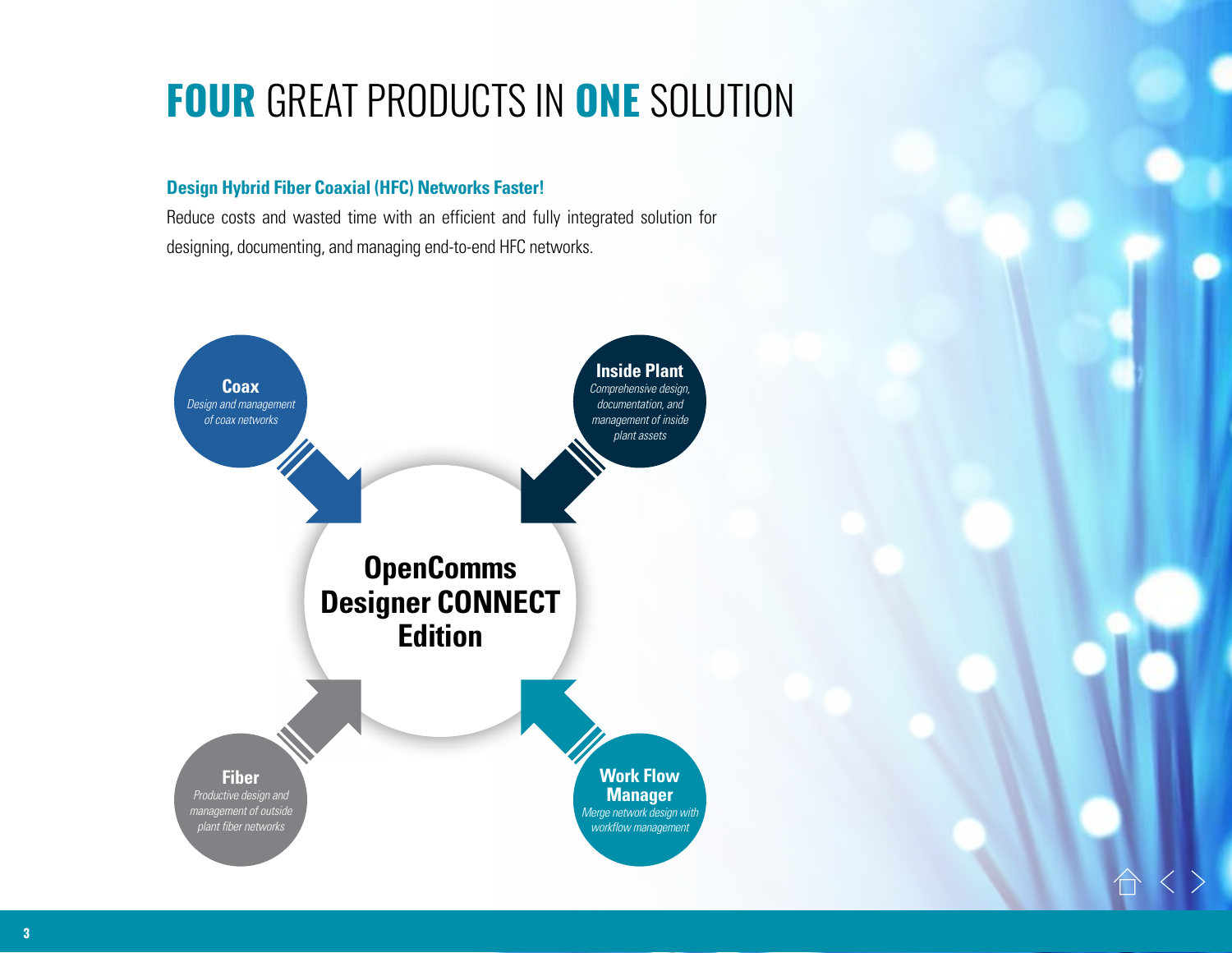# **SAVE TIME, INCREASE PRODUCTIVITY,** AND **PRODUCE HIGHER-QUALITY DELIVERABLES**  WITH **OPENCOMMS DESIGNER** TO:



**Work faster** within a comprehensive integrated application.



**Increase productivity** across engineering, field operations, marketing, sales, and customer support.



Produce **higher-quality designs.**



**Achieve faster** subscriber activations, network upgrades, and repairs.

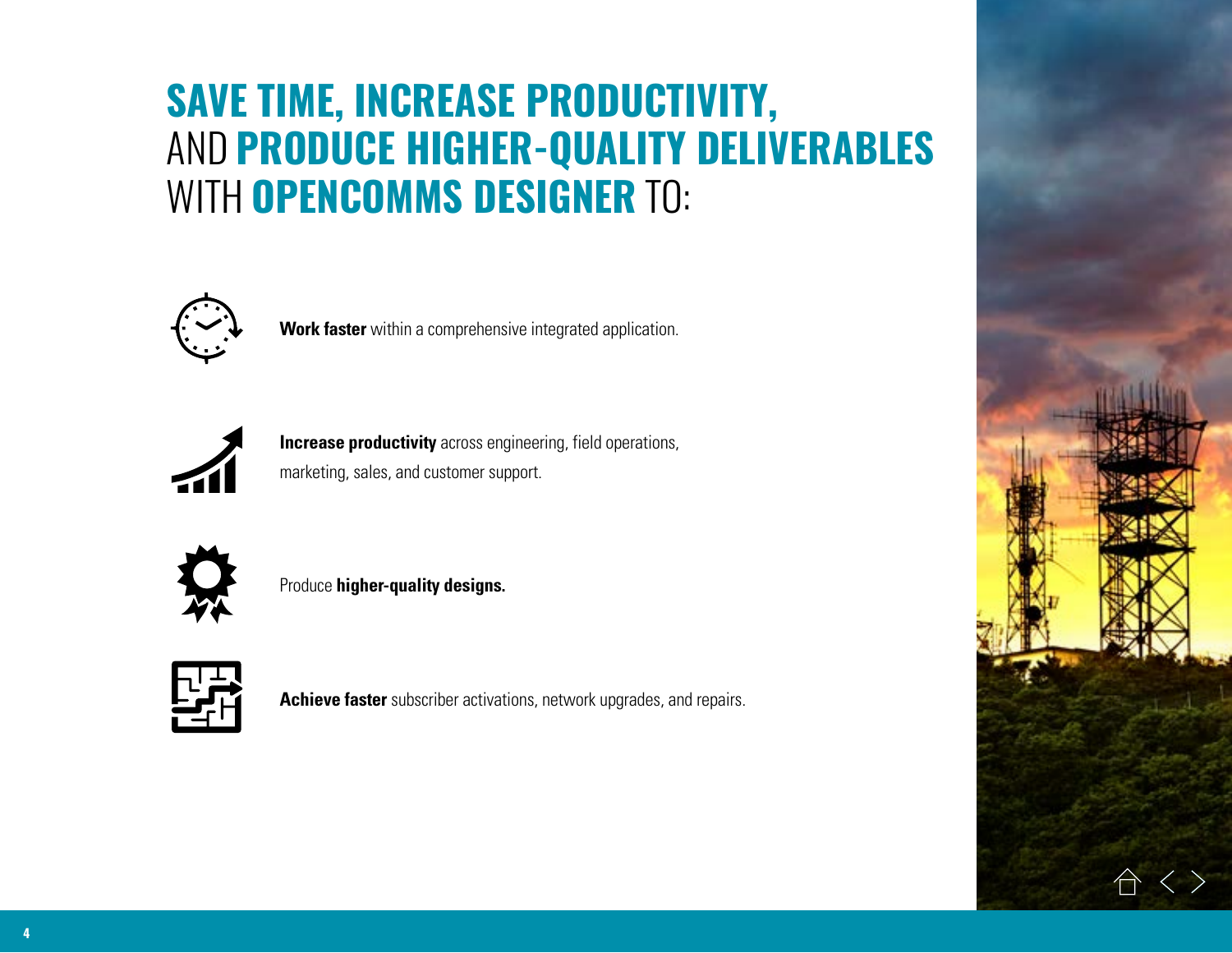

### **Vodafone to Connect More Than 250,000 Customers in Five Years With a New Optical Fiber Project**

Vodafone

*Athens, Greece*

As digital technology advances and the number of connected devices continues to skyrocket, cities need to invest in better data networks to keep up. In 2017, the Greek government and the European Union created a program that would eventually roll out a state-of-the-art fiber optic network to 4 million people in the greater Athens area. Vodafone implemented a process that would automate network planning, including detailed engineering and circuit provisioning.

#### **The Project Team**

OpenComms Designer provided the environment for an automated network design. When specifications are uploaded to the cloud, automated engineering tools create an intelligent connected network. Splicing, splitting, and naming conventions are all created automatically to ensure consistency.

#### **Overall, Vodafone:**

- Increased productivity.
- Improved data quality.
- Reduced time to service for new customers by at least 50 percent.
- Will connect 250,000 customers within first five years.

*With the challenges on our ever-growing optical fiber network, we needed to rapidly assess the qualitative aspects and simulation models of our current network. OpenComms Designer successfully delivers this and has become an even more valuable tool now that it supports seamless OSS/BSS flow from design through assign, simplifying the business process by providing accurate network information through a user-friendly interface.*

*–Konstantina Birmpa, FO design engineer, civil works & fiber optics, Vodafone, Greece*

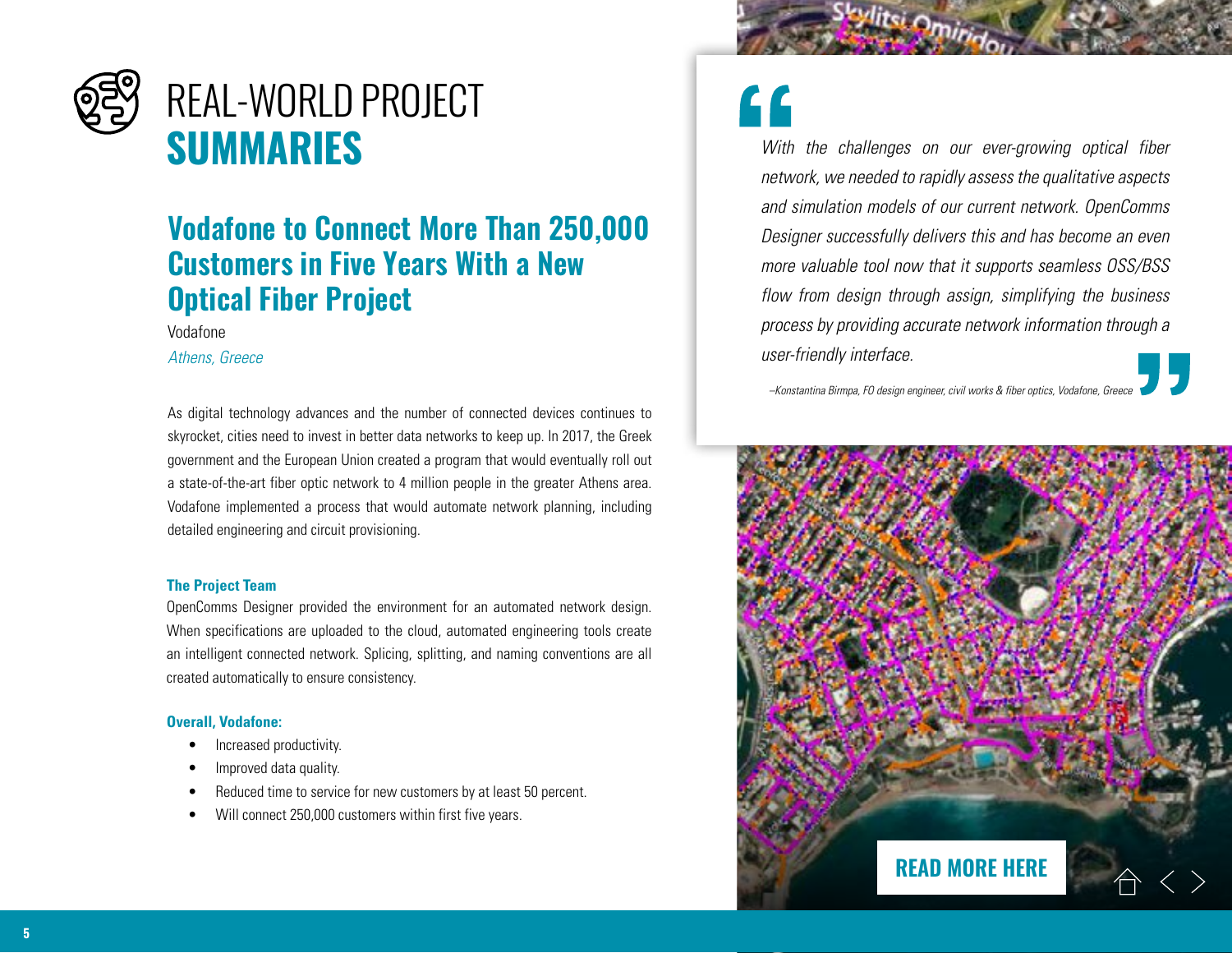# REAL-WORLD PROJECT **SUMMARIES**

### **iForte Digitalizes Data and Optimizes Lifecycle Workflows to help Streamline Processes and Yield a 203% ROI**

iForte Solusi Infotek

*Jakarta, Indonesia*

iForte required a fiber management system to enable a connected data environment that would centralize data, streamline workflows, and enhance decision-making.

OpenComms created a connected data environment throughout all lifecycle stages to help optimize the existing network infrastructure and maximize potential sales targets.

#### **The Project Team**

The sales team can log in to view all networks, and in six minutes they can determine whether customer requirements can be met, saving 90 percent of time spent on previously manual tasks. Using Bentley's communication applications streamlined network maintenance, which enabled a visual system trace to the outage location, reduced mean time to repair by at least two hours, and increased service performance.

#### **In total, iForte achieved:**

- A 90 percent reduction in the time previously needed for sales activities than into less than 6 minutes.
- A 90 percent improvement in workflow efficiencies to improve customer delivery.
- A 203% yield in ROI.

*Bentley OpenComms helps to synergize planning, operations and maintenance, and sales teams. This synergy helps the sales team to reduce more than 60 minutes of the sales activities into 6 minutes.*

*–Taufan Yudha , Fiber Optic Manager*

Klar Noat Allan Manyar Rejo **Lan Nyimden Sémolo** molowaru **[READ MORE HERE](https://www.bentley.com/en/project-profiles/2018/iforte-solusi-infotek_fiber-management-system)**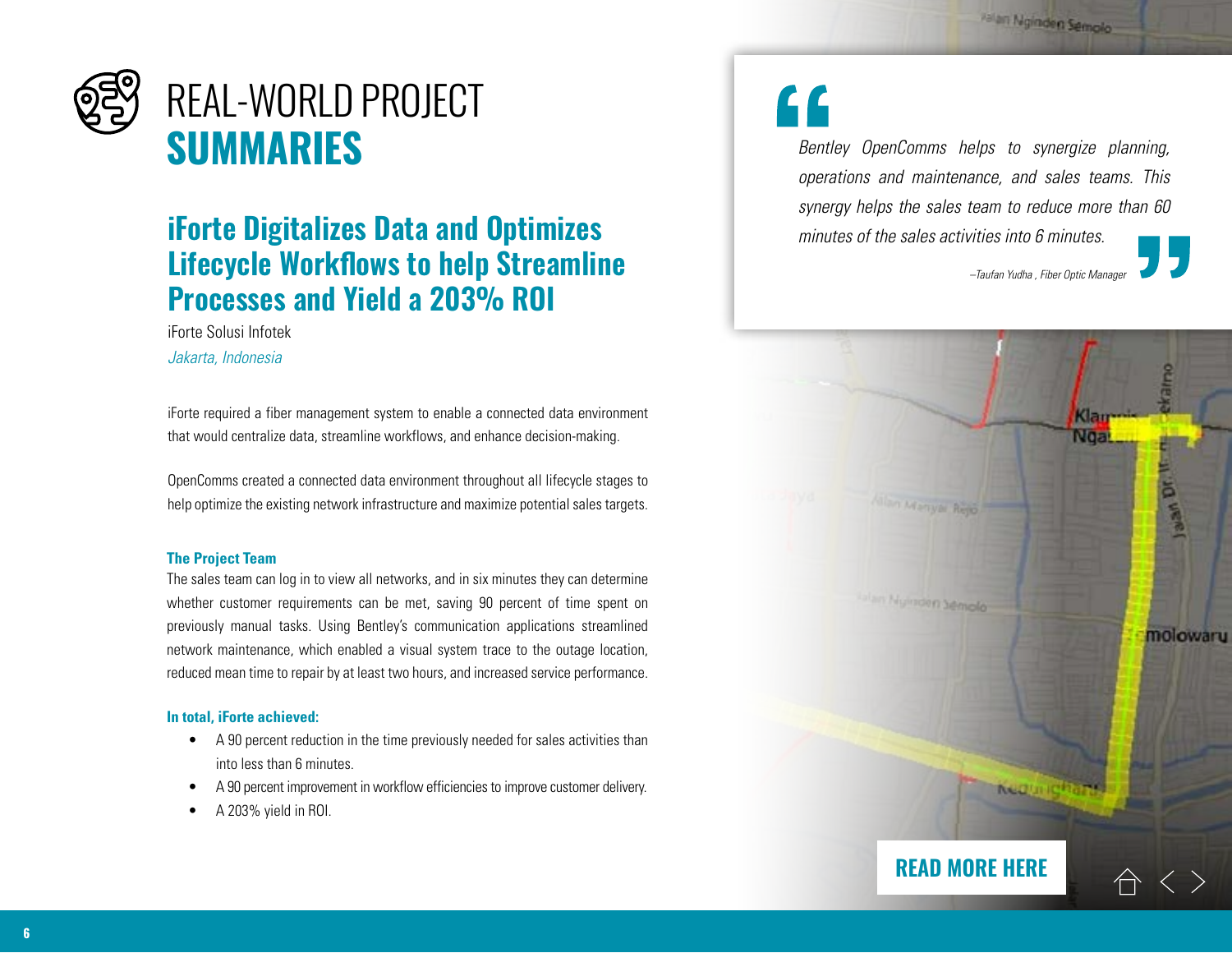

# REAL-WORLD PROJECT **SUMMARIES**

## **IZZI Telecom Reduced Design Costs by 25 Percent**

IZZI Telecom

*Santiago de Querétaro, Querétaro, Mexico*

To provide customers with premium quality services for at least the next 20 years, IZZI needed to implement a new network architecture that pushed fiber closer to customers and delivered the best service in central Mexico. In addition, the project team needed to design a network infrastructure capable of reaching the dense metro area population of more than 1 million people at competitive rates.

As part of a fiber-to-the-curb (FTTC) initiative to improve and expand triple play services provided by the IZZI brands, Cablevisión and Cablemás, IZZI undertook a USD 48.5 million reconstruction and expansion of the fiber optic network serving Santiago de Querétaro (Querétaro City), a dynamic metropolitan area in central Mexico.

#### **The Project Team**

OpenComms Designer applications reduced IZZI's overall design time and costs by up to 25 percent and enabled the team to complete the project ahead of schedule. IZZI saved significant time using OpenComms Designer applications to complete verified layouts in a rich GIS environment and then build a precise end-to-end network model.

#### **Overall, IZZI:**

- Reduced overall design time.
- Achieved cost savings of up to 25 percent.
- Increased productivity and efficiency with a common data environment.
- Enabled the team to complete the project ahead of schedule.
- Made design personnel 10 percent more productive when compared to the previous software.

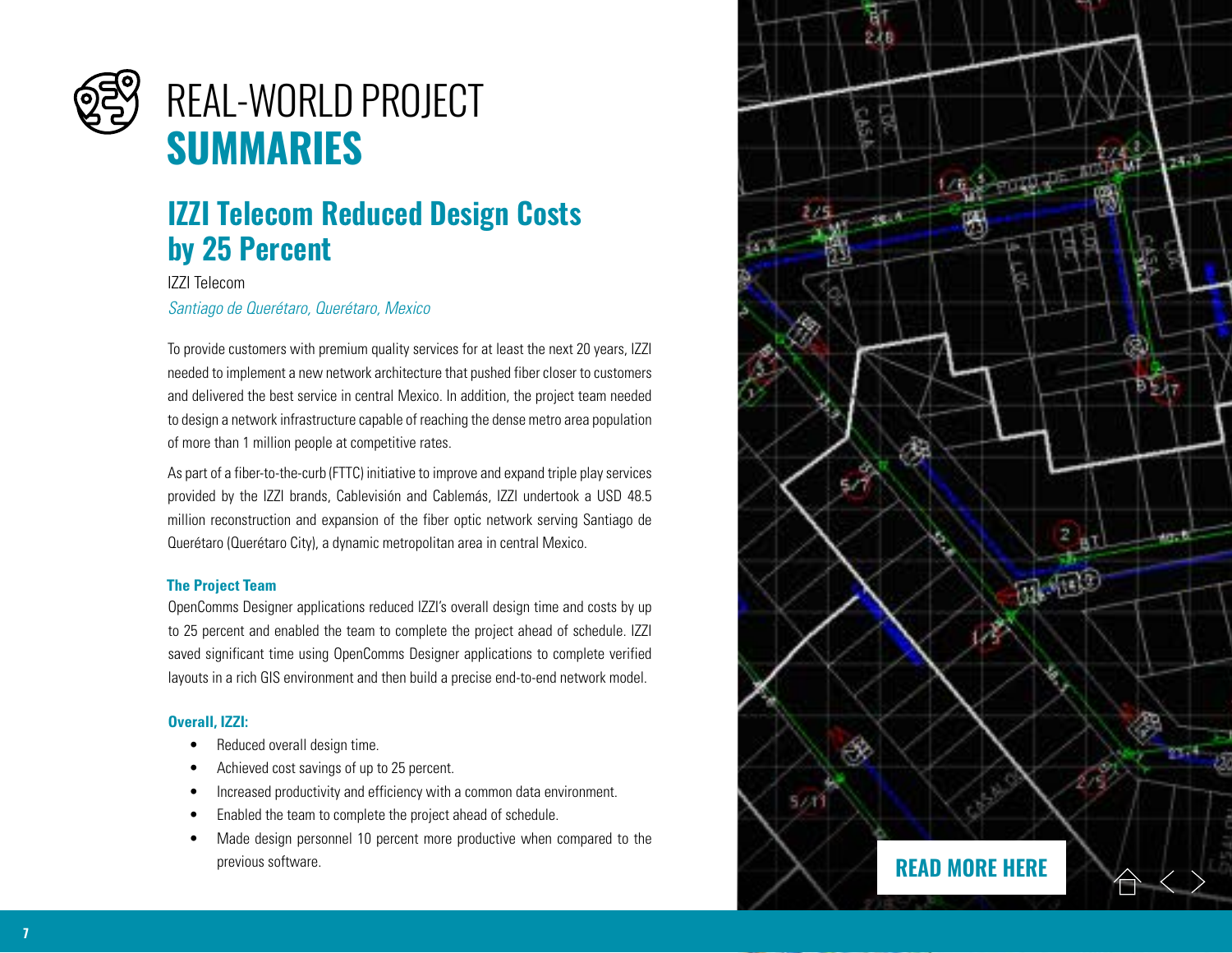

### **80 Percent Reduction in Labor Saved Over USD 1M in Design, Drafting and Permitting Efforts**

### Precision Valley Communications *Washington, DC*

Precision Valley Communications (PVC) was five months into a project to survey and redesign a hybrid fiber-coaxial (HFC) network for a major cable company in Washington, D.C.

Within that five months, they had only completed 21% of the 586 miles of survey completed, putting the USD 145 million project far behind schedule.

#### **The Project Team**

To meet highly demanding deadlines, PVC switched mid-project to OpenComms Designer. The application's MicroStation-based CAD environment, HFC-specific workflows, and optimized Oracle Spatial integration boosted productivity and reduced errors.

#### **In total, PVC saved:**

- Over 20 months in time equivalent to 18 thousand resource hours.
- Over USD 1 million in design, drafting and permitting efforts.

*Using the competing software product and four highly productive drafters, it took us five months to post 122 miles of as-built survey drawings. After switching to OpenComms solutions, those same resources completed approximately 400 miles in approximately seven weeks.*

 $-$ Notarangelo, Director of Business Development at P

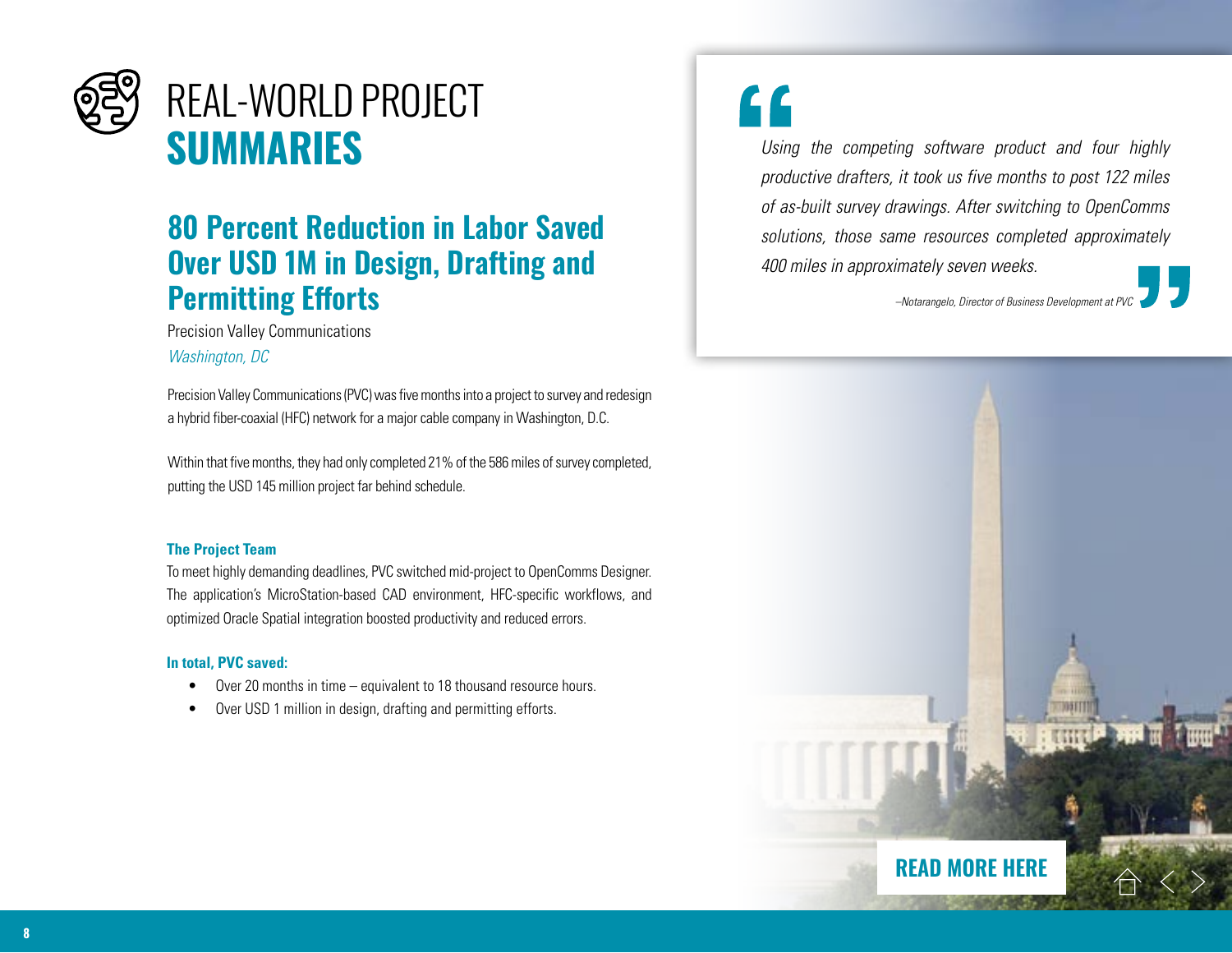

## REAL-WORLD PROJECT **SUMMARIES**

### **Enterprise GIS Solution Increases Revenue and Lowers Cost**

Time Warner Cable *Centennial, Colorado*

Time Warner Cable (TWC), the second-largest cable operator in the United States, needed to connect data from 80 separate locations and on 6 different platforms, all without standards, which led to inaccurate data. A solution would need to drive all asset information to a single, centralized asset repository.

#### **The Project Team**

By using OpenComms Designer to gain access to accurate information about existing network assets and enhanced engineering capabilities, TWC reduced the cost of project delivery for new network infrastructure projects. The new environment provides an accurate view of all network assets, allowing for faster outage pinpointing, faster plant location identification, and fewer truck rolls.

#### **Overall, TWC:**

- Realized a first-year ROI of 40 percent.
- Projected cumulative savings over three years of 121 percent.
- Expects to double ROI after five years.

*OpenComms Designer is the cornerstone of Time Warner Cable's Geographic Information System. It has helped transform our business by saving time and resources while improving revenue and the service we deliver to our customers. –Lucius Brooker, GIS, Time Warner Cable*